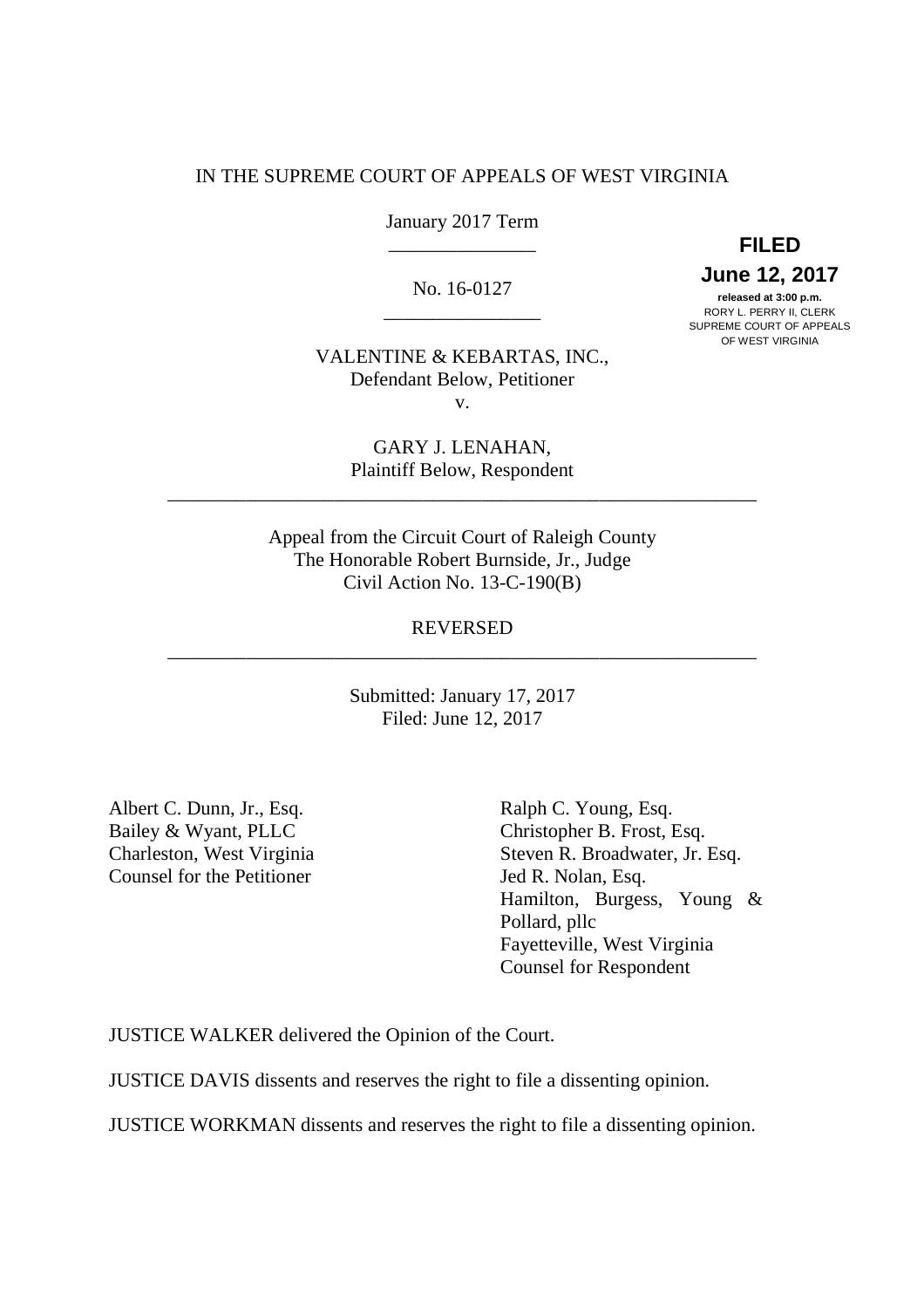## SYLLABUS BY THE COURT

 $1.$  circuit court made after a bench trial, a two-pronged deferential standard of review is applied. The final order and the ultimate disposition are reviewed under an abuse of discretion standard, and the circuit court's underlying factual findings are reviewed under a clearly erroneous standard. Questions of law are subject to a *de novo* review." Syllabus Point 1, *Public Citizen, Inc. v. First National Bank in Fairmont,* 198 W.Va. 329, 480 S.E.2d 538 (1996). 1. "In reviewing challenges to the findings and conclusions of the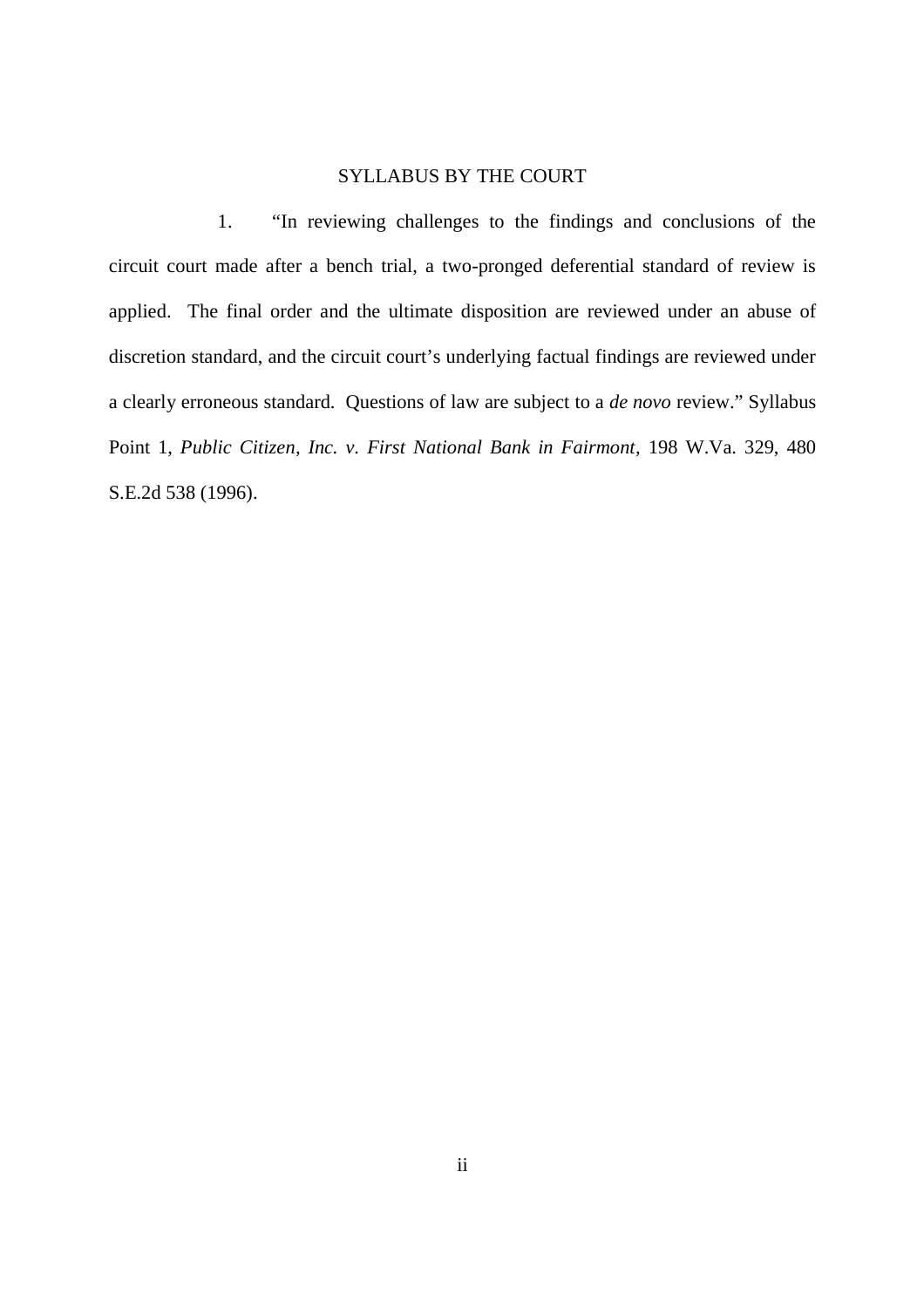WALKER, Justice:

-

 Valentine & Kebartas, Inc. ("V&K") appeals the January 15, 2016 Verdict Order of the Circuit Court of Raleigh County. Following a bench trial, the circuit court ruled in favor of Respondent Gary J. Lenahan ("Mr. Lenahan") that V&K violated the West Virginia Consumer Credit and Protection Act ("Act").<sup>1</sup> V&K challenges the circuit court's determination that the volume of telephone calls made by a debt collector to the consumer in this case, absent any other evidence of intent to annoy, abuse, oppress or threaten, is sufficient to establish a violation of West Virginia Code § 46A-2-125(d) (1974). Upon consideration of the parties' briefs and arguments, the submitted record and pertinent authorities, we reverse the circuit court's order.

## **I. FACTUAL AND PROCEDURAL BACKGROUND**

 V&K is a third-party debt collector who purchased Mr. Lenahan's delinquent consumer account from ADT, a home security system provider. ADT informed V&K that Mr. Lenahan owed \$1,349.53 on the account. The facts are undisputed that Mr. Lenahan informed ADT that he denied owing the debt. Similarly, there is no dispute that Mr. Lenahan never notified V&K that he denied owing the debt.

<sup>&</sup>lt;sup>1</sup> W.Va. Code §§ 46A-1-101 through 8-102 (Supp. 2016).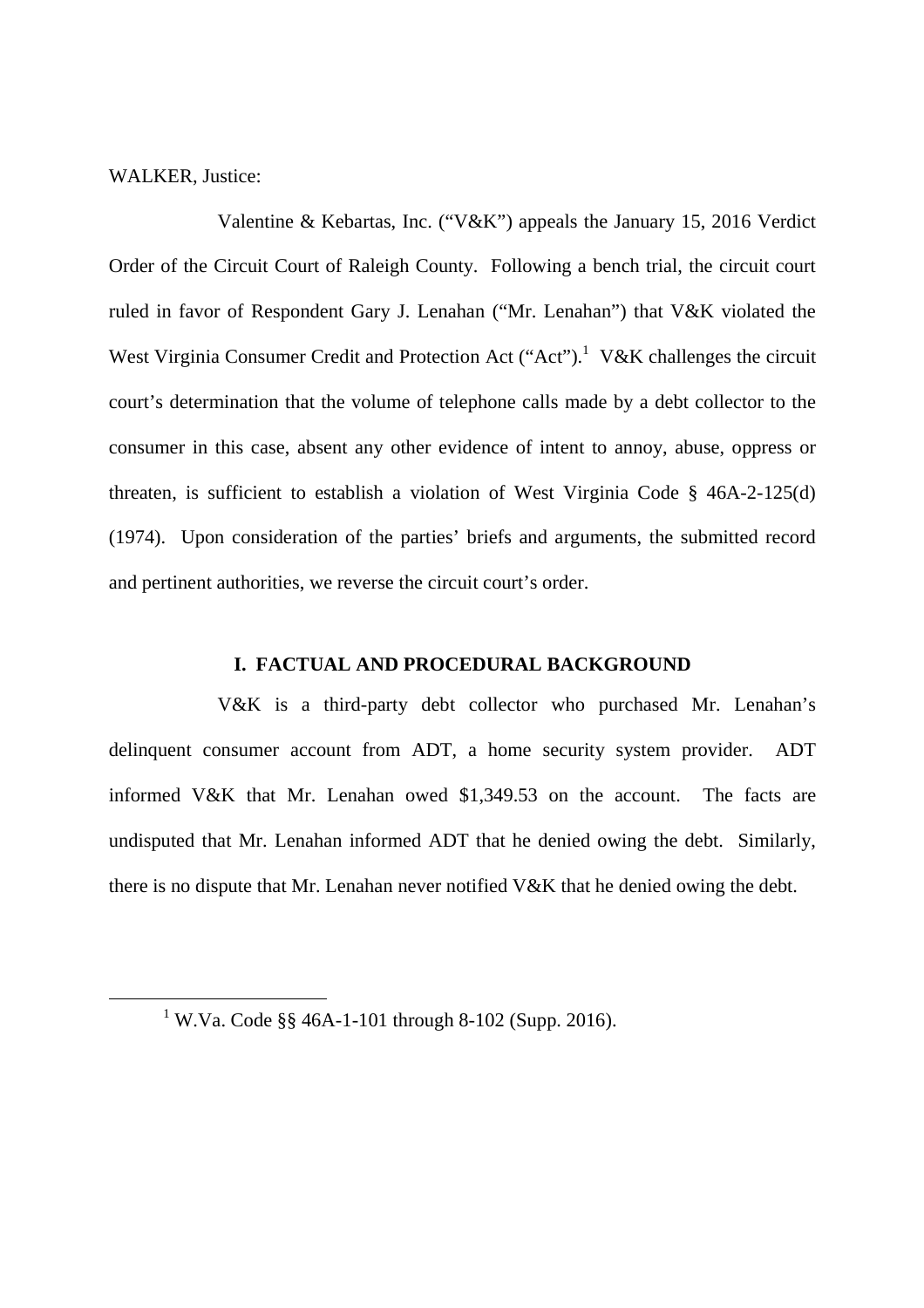V&K's collection efforts commenced with a March 9, 2012, letter to Mr. Lenahan notifying him of V&K's intent to collect the debt on the ADT account. Mr. Lenahan admitted receiving the letter. Thereafter, V&K made telephone calls to the telephone number provided by ADT for Mr. Lenahan. According to the testimony of Linda Diaz, V&K's Chief Compliance Officer, V&K used a computer referred to as an auto dialer to place the telephone calls.

 As Ms. Diaz testified, V&K directs its managers to schedule auto dialer campaigns for selected accounts on a daily basis. The auto dialer is programmed to make telephone calls according to certain parameters such as time of day and number of calls per day or week in compliance with applicable laws.<sup>2</sup> Ms. Diaz further testified that the auto dialer campaigns may be programmed to call during the "prime time" hours of a particular consumer's time zone. Pursuant to V&K policy, managers scheduled auto dialer calls during a consumer's prime time hours all in an effort to comply with the law

 $\overline{a}$ 

<sup>&</sup>lt;sup>2</sup> Ms. Diaz testified that V&K conforms its practices to federal consumer law. For example, the Fair Debt Collection Practices Act, 15 U.S.C. §§ 1692 through -1692p (2012) ("FDCPA"), prohibits a debt collector from communicating with a consumer "at any unusual time or place or a time or place known or which should be known to be inconvenient to the consumer." 15 U.S.C.  $\S$  1692c(a)(1). The statute further provides that the convenient time to communicate with a consumer, unless established otherwise by the consumer, is after 8:00 a.m. and before 9:00 p.m. local time at the consumer's location. *Id.*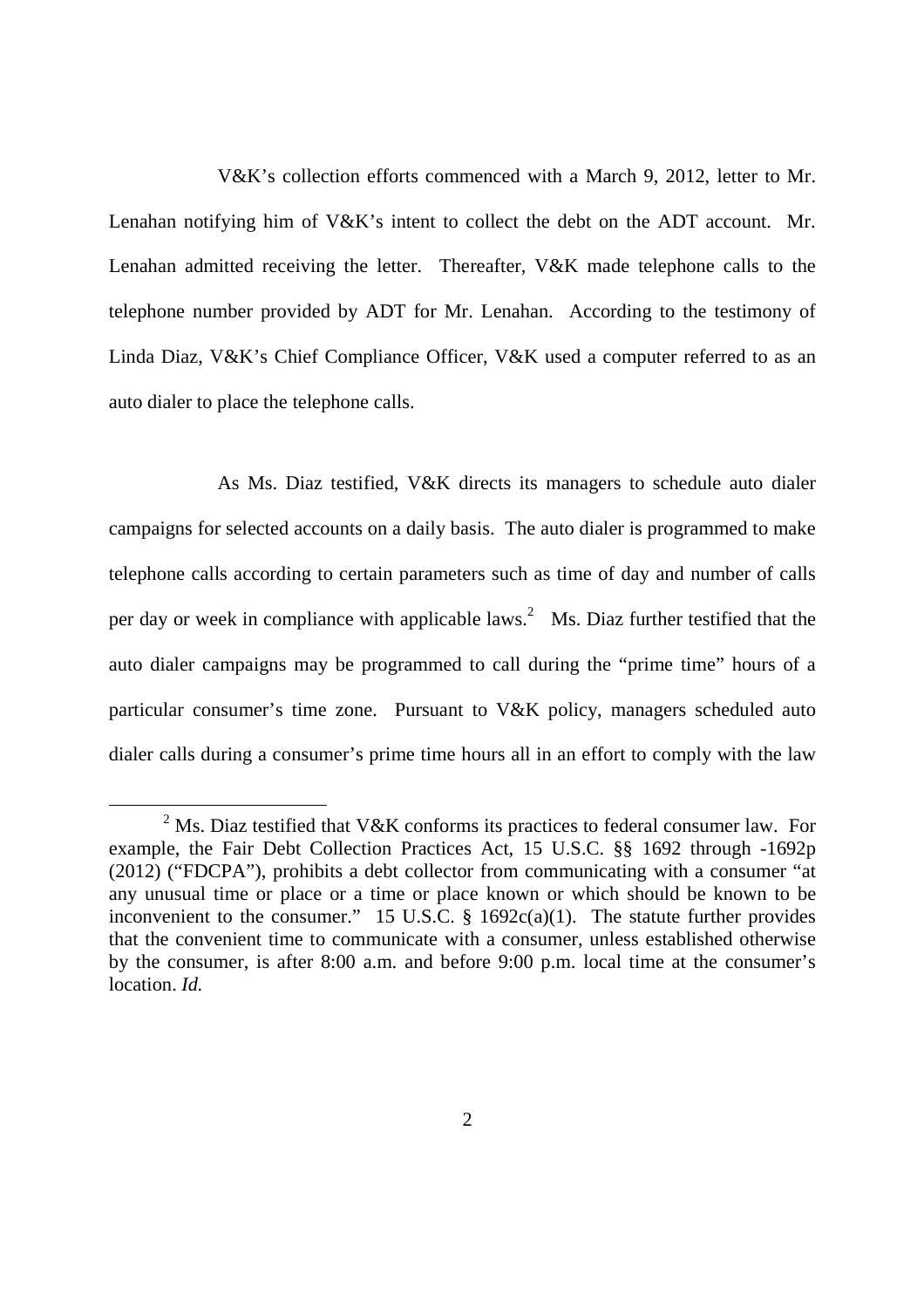while maximizing the chances of actually reaching the consumer at a time he or she would be home to answer the phone.

 Ms. Diaz further testified that a manager cannot schedule the specific time of a call or calls. The exact time the auto dialer places the calls within the parameters set by V&K is chosen randomly by the computer. In the case of Mr. Lenahan, the auto dialer campaigns were programmed not to leave a message.<sup>3</sup> If the call was answered, the auto dialer was programmed to connect a collection agent with the person answering the call. Mr. Lenahan offered no evidence to contradict Ms. Diaz's testimony regarding V&K's process and procedures.

 The number of telephone calls placed by V&K to Mr. Lenahan is also not in dispute. Between March 10 and 25, 2012, V&K used its auto dialer to call Mr. Lenahan twenty-two times. Between March 26 and 28, 2012, the auto dialer placed seventeen additional calls to Mr. Lenahan. Beginning on March 29 and continuing through November 17, 2012, the auto dialer attempted 211 more calls to Mr. Lenahan at

 $3$  The trial transcript contains conflicting testimony about whether the auto dialer left one message over the eight-month timeframe at issue here, but this fact, in itself, is not material to our inquiry. The parties do not dispute that Mr. Lenahan did not answer the call.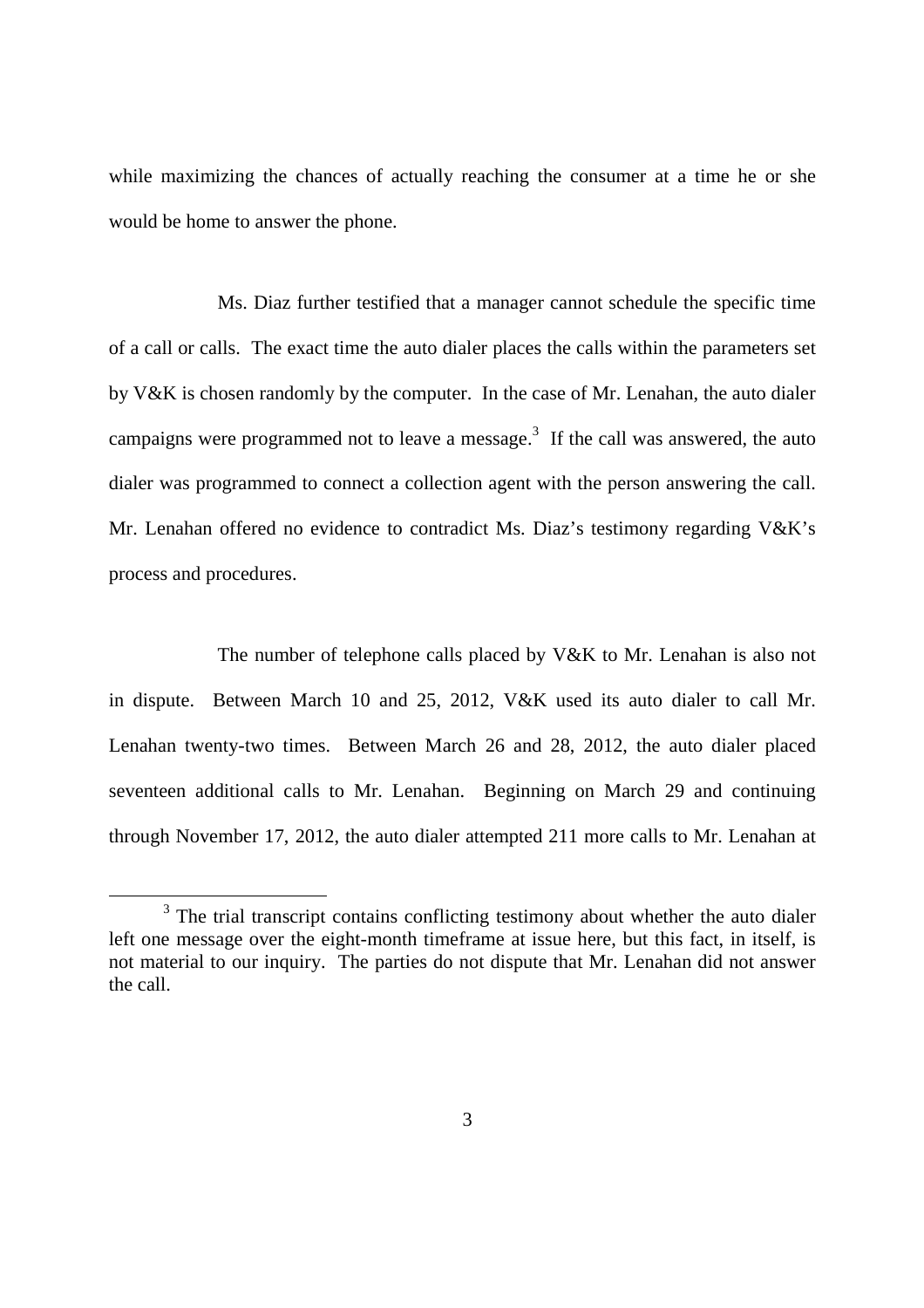times after 8:00 a.m. but before 9:00 p.m. on various days, never more than six times per day. eight-month period between March 10, 2012, and November 17, 2012. $4$ The parties agree that V&K attempted to call Mr. Lenahan 250 times during the

 Mr. Lenahan testified that the telephone number provided by ADT to V&K had been his cell phone number for twenty years. During 2011 and 2012, he had encountered significant financial difficulties and was receiving approximately twenty to thirty collection calls each day from various parties. According to Mr. Lenahan, he made a conscious decision during this time frame not to answer the phone if he thought the call was from a debt collector. The facts are undisputed that Mr. Lenahan did not answer the 250 telephone calls placed by V&K, kept no record of those calls, and never contacted V&K by telephone or otherwise to contest the debt.

 $4$  Following the 250 attempted telephone calls, the record indicates that three additional phone calls from V&K were answered by Mr. Lenahan on November 17, 19 and 20, 2012. Mr. Lenahan argued at trial that he informed V&K during one or more of these three phone calls that he was represented by counsel. He asserted at trial that one or two of the subsequent calls were made in violation of West Virginia Code § 46A-2-128, which among other things limits a debt collector from contacting a consumer once the debt collector received notice that the consumer is represented by counsel. The circuit court did not rule on this claim and neither party raises it on appeal. Therefore, we need not address the issue.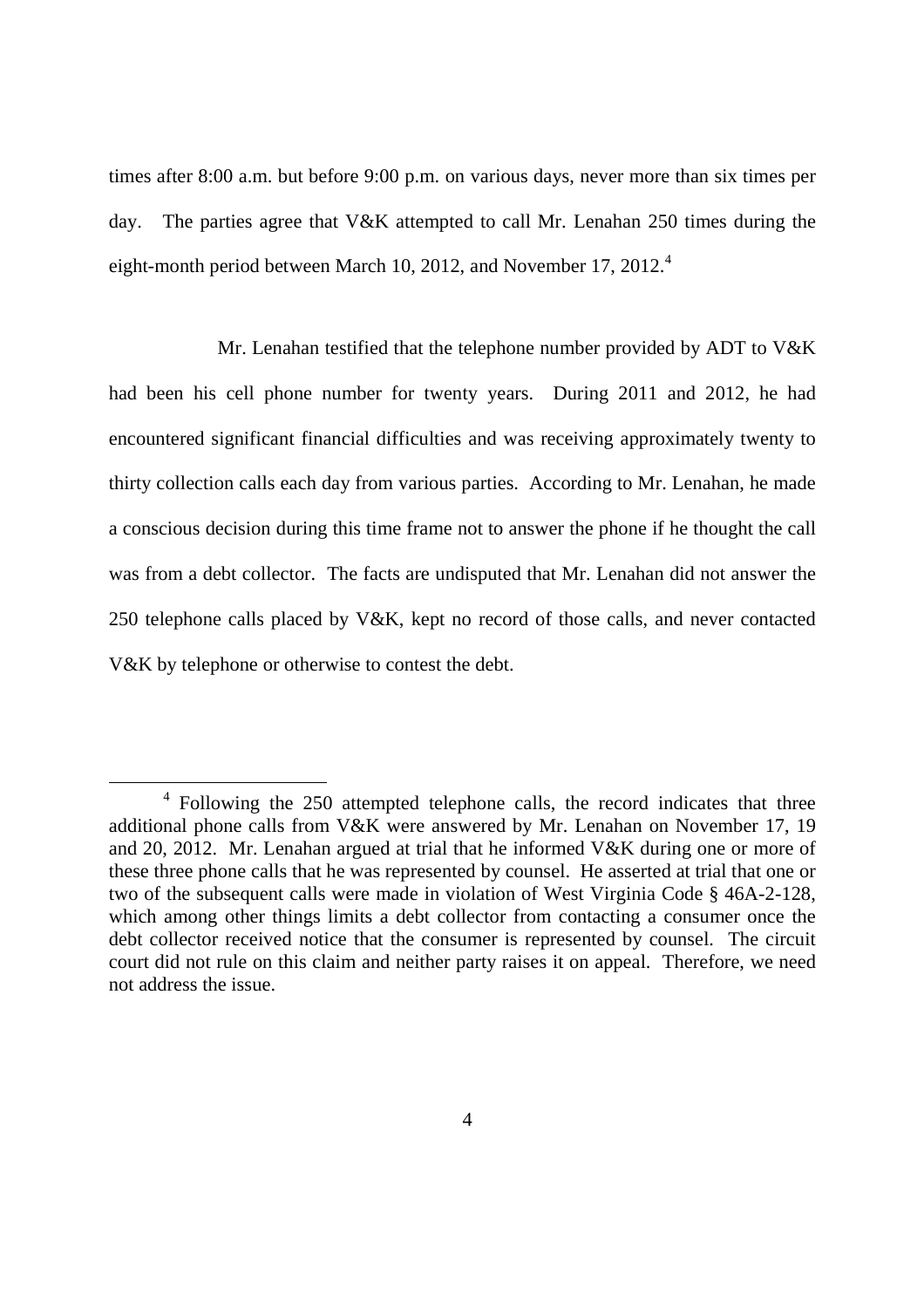Mr. Lenahan filed suit against V&K in March 2013. During the bench trial on February 2, 2015, Ms. Diaz and Mr. Lenahan were the only two witnesses who testified. On May 22, 2015, the circuit court ruled in a memorandum opinion that V&K's unanswered telephone calls to Mr. Lenahan violated West Virginia Code § 46A-2 125(d)(1974). On January 15, 2016,<sup>5</sup> the circuit entered its Verdict Order<sup>6</sup> awarding Mr. Lenahan \$75,000 in damages.

 telephone calls to Mr. Lenahan attempted from March 10 through 25, 2012, did not violate West Virginia Code § 46A-2-125. However, the circuit court found that V&K "ramped up its collection campaign" with the seventeen calls placed on March 26, 27 and 28, 2012. As the circuit court explained: In its Verdict Order, the circuit court concluded that the first twenty-two

> The Court cannot fathom any possible legitimate purpose that could be served by increasing the volume and frequency of collection calls to a consumer who is known to exercise dominion over the telephone number being called and who has already been informed that [V&K] was collecting a debt by mail. Thus, the only logical conclusion is

 $5$  The record offers no explanation for the eight-month delay between the circuit court's Memorandum Opinion and Verdict Order.

 $6$  The Verdict Order incorporated the Memorandum Opinion by reference.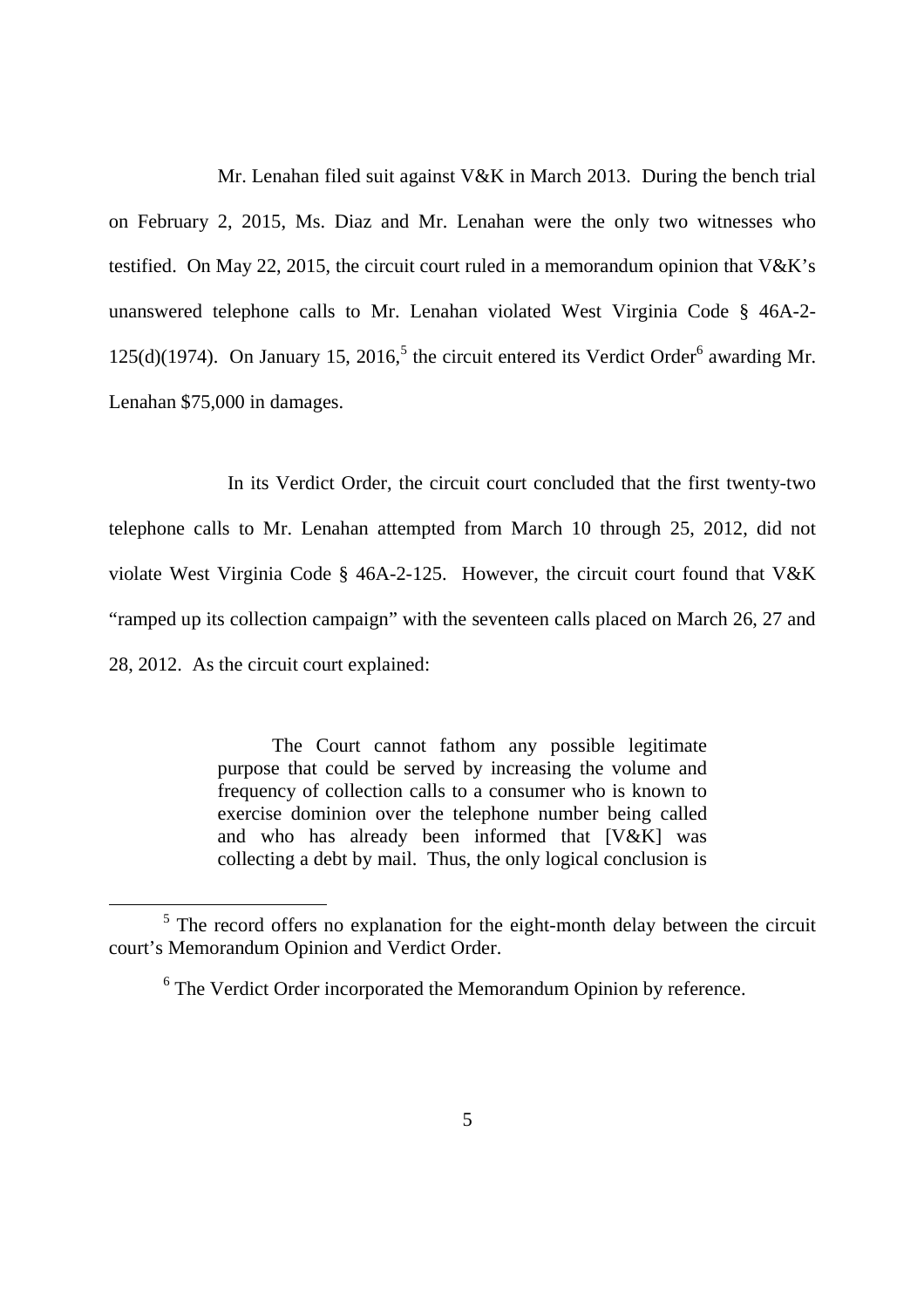that [V&K] increased its volume and frequency of collection calls to Mr. Lenahan in an attempt to harass or oppress him into answering [V&K]'s telephone calls.

Thus, the circuit court ruled that beginning with the first call on March 26, 2012, V&K's

230 subsequent unanswered collection calls to Mr. Lenahan violated West Virginia Code

§ 46A-2-125. The circuit court awarded Mr. Lenahan a statutory penalty of \$326.08 per

call for a total of  $$75,000.<sup>7</sup>$ 

## **II. STANDARD OF REVIEW**

This Court has established the following standard of review following a

bench trial:

-

 "In reviewing challenges to the findings and conclusions of the circuit court made after a bench trial, a two-pronged deferential standard of review is applied. The final order and the ultimate disposition are reviewed under an abuse of discretion standard, and the circuit court's underlying factual findings are reviewed under a clearly erroneous standard. Questions of law are subject to a *de novo*  review." Syllabus Point 1, *Public Citizen, Inc. v. First National Bank in Fairmont,* 198, W.Va. 329, 480 S.E.2d 538 (1996).

 $7$  The circuit court noted that the minimum statutory penalty of \$100, when adjusted for inflation since 1974, would be \$475.33. Relying upon Mr. Lenahan's stipulation that in no event would his recovery be more than \$75,000, the court assessed a penalty of \$326.08 for each of the 230 phone calls for a total of \$75,000. The court found that Mr. Lenahan's claims for actual damages, attorneys' fees and costs were moot given the stipulated cap on damages.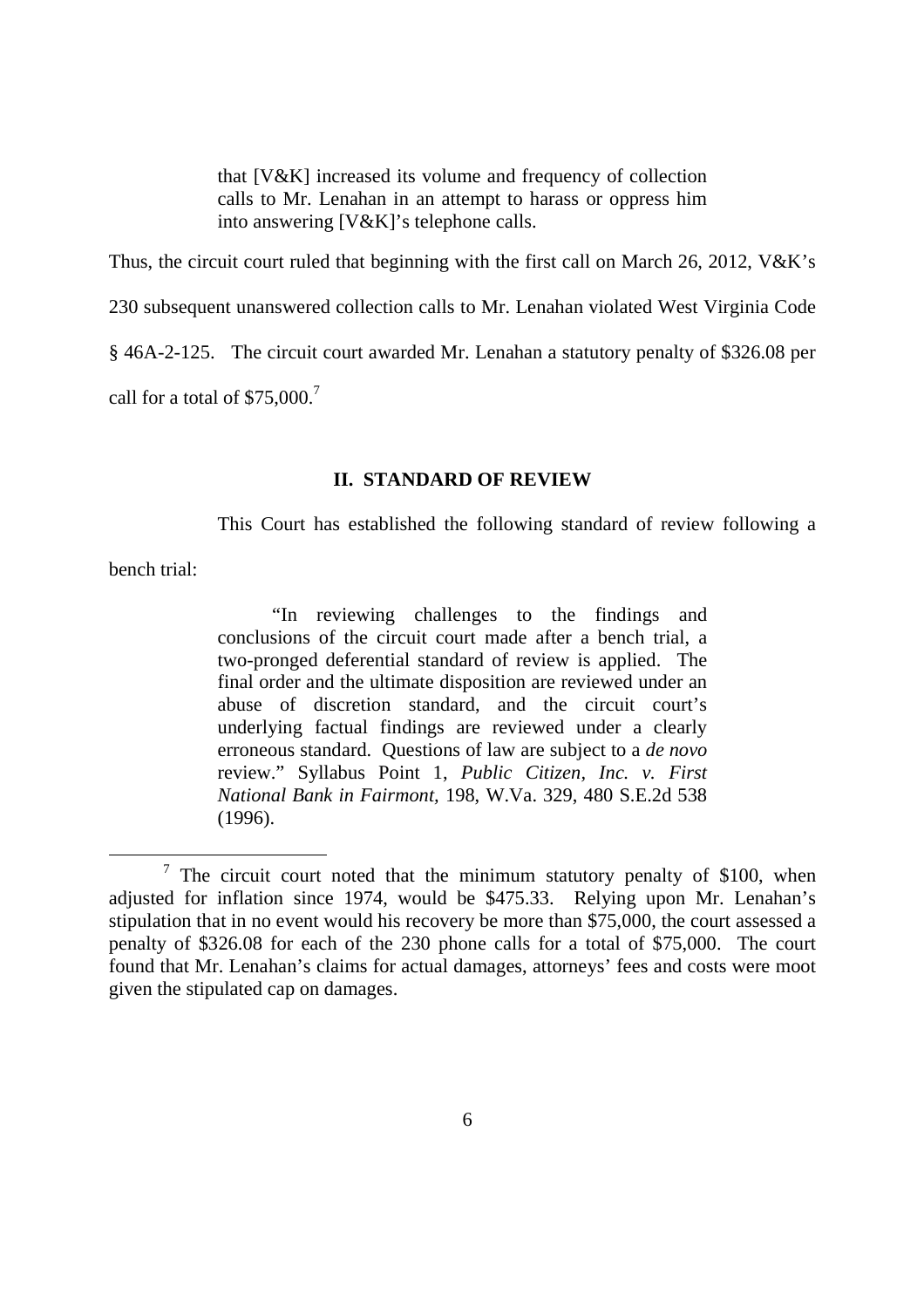Syl. Pt. 2, *Timberline Four Seasons Resort Management Co. v. Herlan,* 223 W.Va. 730, 679 S.E.2d 329 (2009). With these standards in mind, we consider the parties' arguments.

## **III. DISCUSSION**

 Whether the number of collection calls alone is sufficient to find V&K liable to Mr. Lenahan under West Virginia Code § 46A-2-125(d) (1974) is the issue raised in this appeal and is a matter of first impression. The version of West Virginia Code § 46A-2-125 in effect at the time of the bench trial in this case states as follows:

> No debt collector shall unreasonably oppress or abuse any person in connection with the collection of or attempt to collect any claim alleged to be due and owing by that person to another. Without limiting the general application of the foregoing, the following conduct is deemed to violate this section:

> (a) The use of profane or obscene language or language that is intended to unreasonably abuse the hearer or reader;

> (b) The placement of telephone calls without disclosure of the caller's identity and with the intent to annoy, harass or threaten any person at the called number.

> (c) Causing expense to any person in the form of long distance telephone tolls, telegram fees or other charges incurred by a medium of communication, by concealment of the true purpose of the communication; and

> (d) Causing the telephone to ring or engaging any person in telephone conversation repeatedly or continuously, or at unusual times or at times known to be inconvenient, with the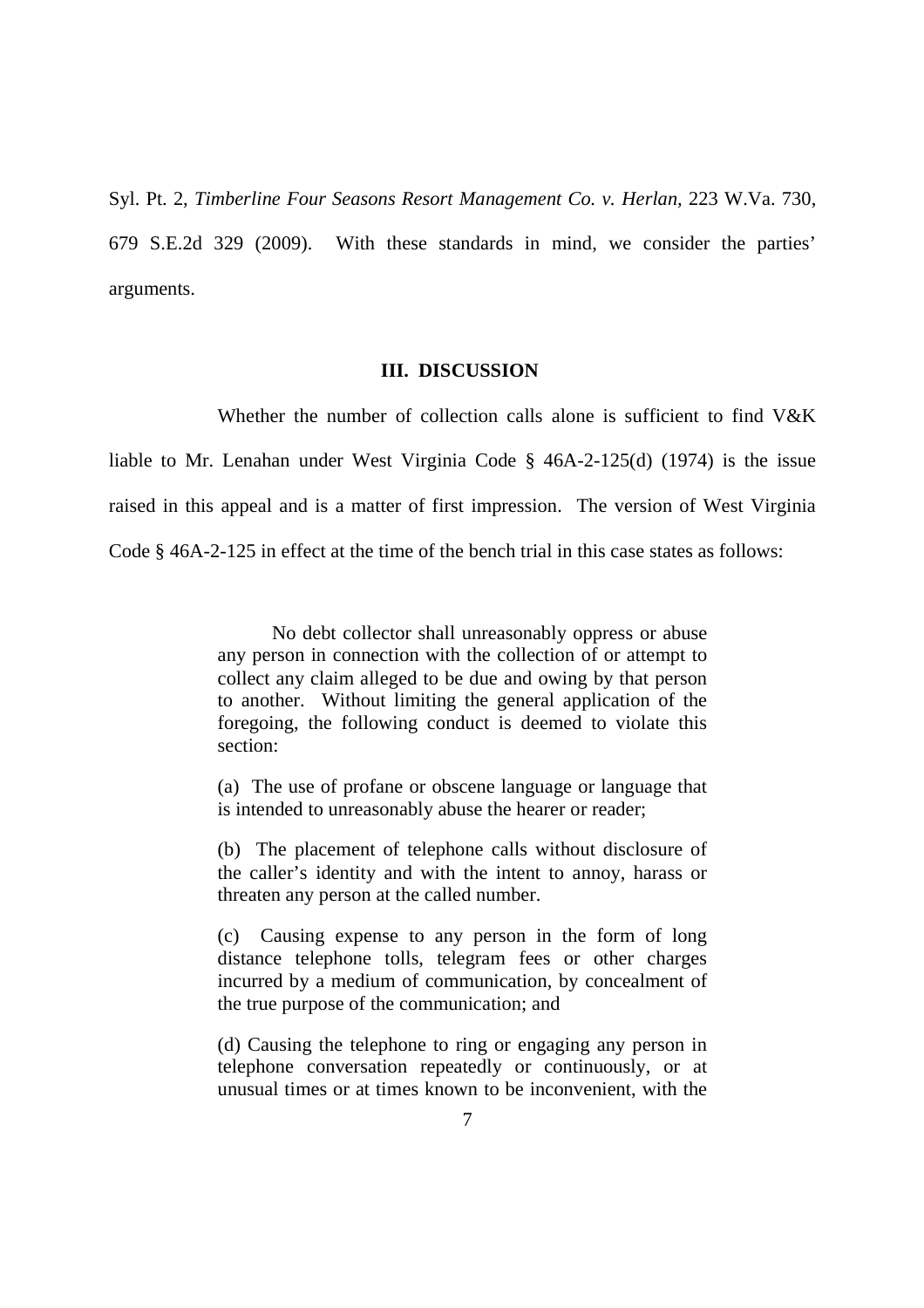intent to annoy, abuse, oppress or threaten any person at the called number.

W.Va. Code  $\S$  46A-2-125.<sup>8</sup> We focus our attention on whether the circuit court erred in determining that the volume of V&K's telephone calls to Mr. Lenahan constituted abuse or unreasonable oppression by virtue of "causing a telephone to ring . . . repeatedly or continuously . . . with intent to annoy, abuse, oppress or threaten" under West Virginia Code § 46A-2-125(d).

 $\overline{a}$ 

 Calling any person more than thirty times per week or engaging any person in telephone conversation more than ten times per week, or at unusual times or at times known to be inconvenient, with intent to annoy, abuse, oppress or threaten any person at the called number. In determining whether a debt collector's conduct violates this section, the debt collector's conduct will be evaluated from the standpoint of a reasonable person. In the absence of knowledge of circumstances to the contrary, a debt collector shall assume that the convenient time for communicating with a consumer is after eight o'clock antemeridian and before nine o'clock postmeridian, local time at the consumer's location.

 W.Va. Code § 46A-2-125(d) (2015). We decline to consider this amendment because it was not in effect as of the date of the bench trial in this matter. All subsequent references to West Virginia Code 46A-2-125 shall be to the version in effect at the time of the bench trial in this case, which was promulgated in 1974.

 $8$  The West Virginia Legislature amended this section of the Act effective June 12, 2015. *See* 2015 W.Va. Acts ch. 63. As a result, subsection (d) now more specifically addresses call volume by prohibiting the following conduct: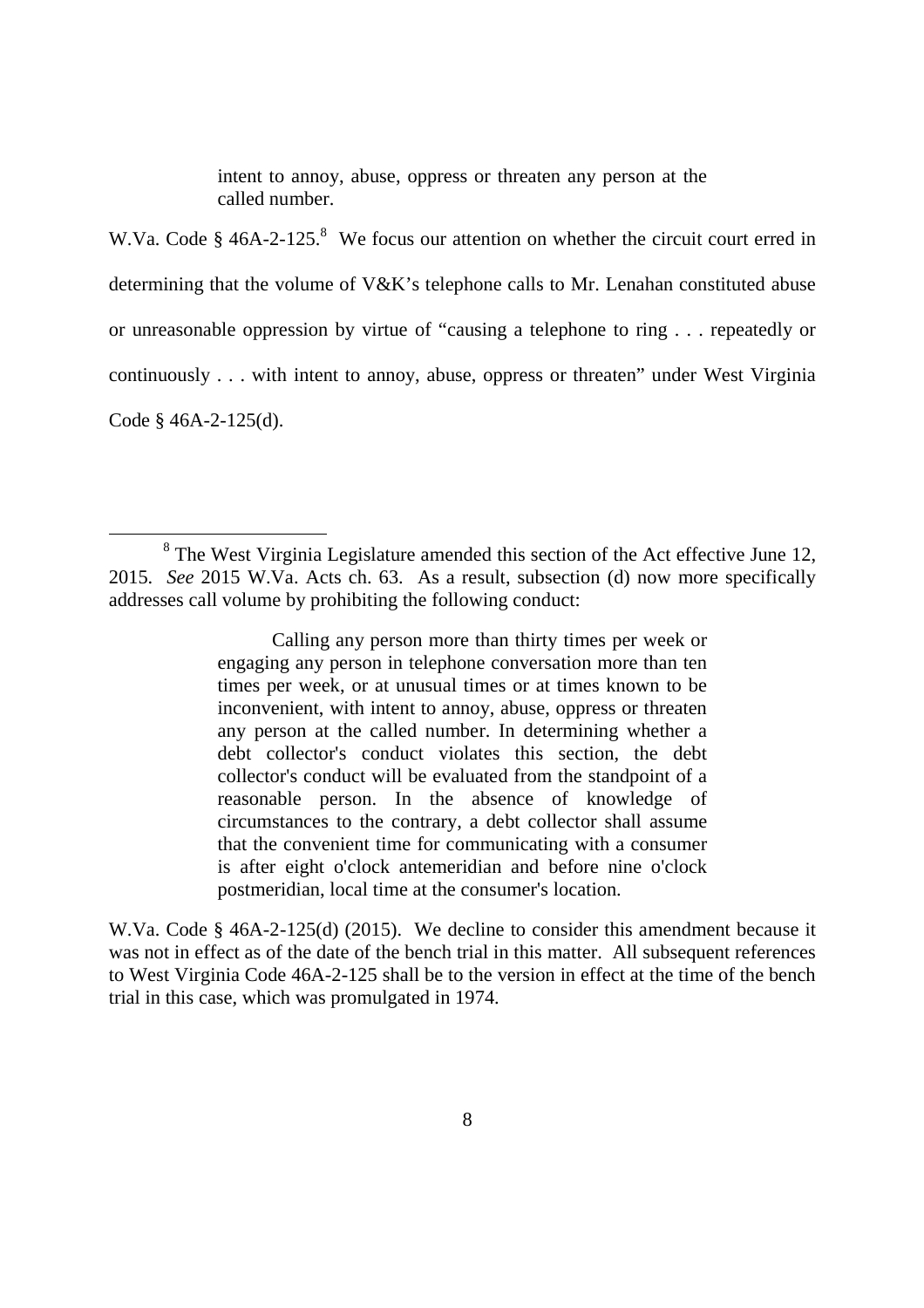Relying solely on the volume of telephone calls placed by V&K's auto dialer to Mr. Lenahan, the circuit court found V&K liable under West Virginia Code § 46A-2-125(d). The circuit court reasoned that V&K "ramped up" its collection campaign beginning with six telephone calls on March 26, five telephone calls on March 27 and six telephone calls on March 28, 2012. Without reference to any evidence other than the number of telephone calls on those three days, the circuit court observed:

> The Court cannot fathom any possible legitimate purpose that could be served by increasing the volume and frequency of collection calls to a consumer who is known to exercise dominion over the telephone number being called and who has already been informed that [V&K] was collecting a debt by mail.

 Based on this finding of lack of legitimate purpose, the circuit court concluded that V&K "increased its volume and frequency of collection calls to Mr. Lenahan in an attempt to harass or oppress him into answering" its calls. The circuit court also inexplicably applied its conclusion about the "ramped up" calls on March 26 28, 2012, to the 211 unanswered calls made from March 29 through November 17, 2012.

 In support of its conclusion that the alleged "repeated or continuous" call volume is sufficient to prove intent under the Act, the circuit court relied in part upon the decision of the United States District Court for the Southern District of West Virginia in  *Ferrell v. Santander Consumer USA, Inc.*, 859 F.Supp.2d 812 (S.D.W.Va. 2012). The *Ferrell* court denied the defendant's motion for summary judgment in a case in which the plaintiffs alleged they received numerous calls after having advised the defendant they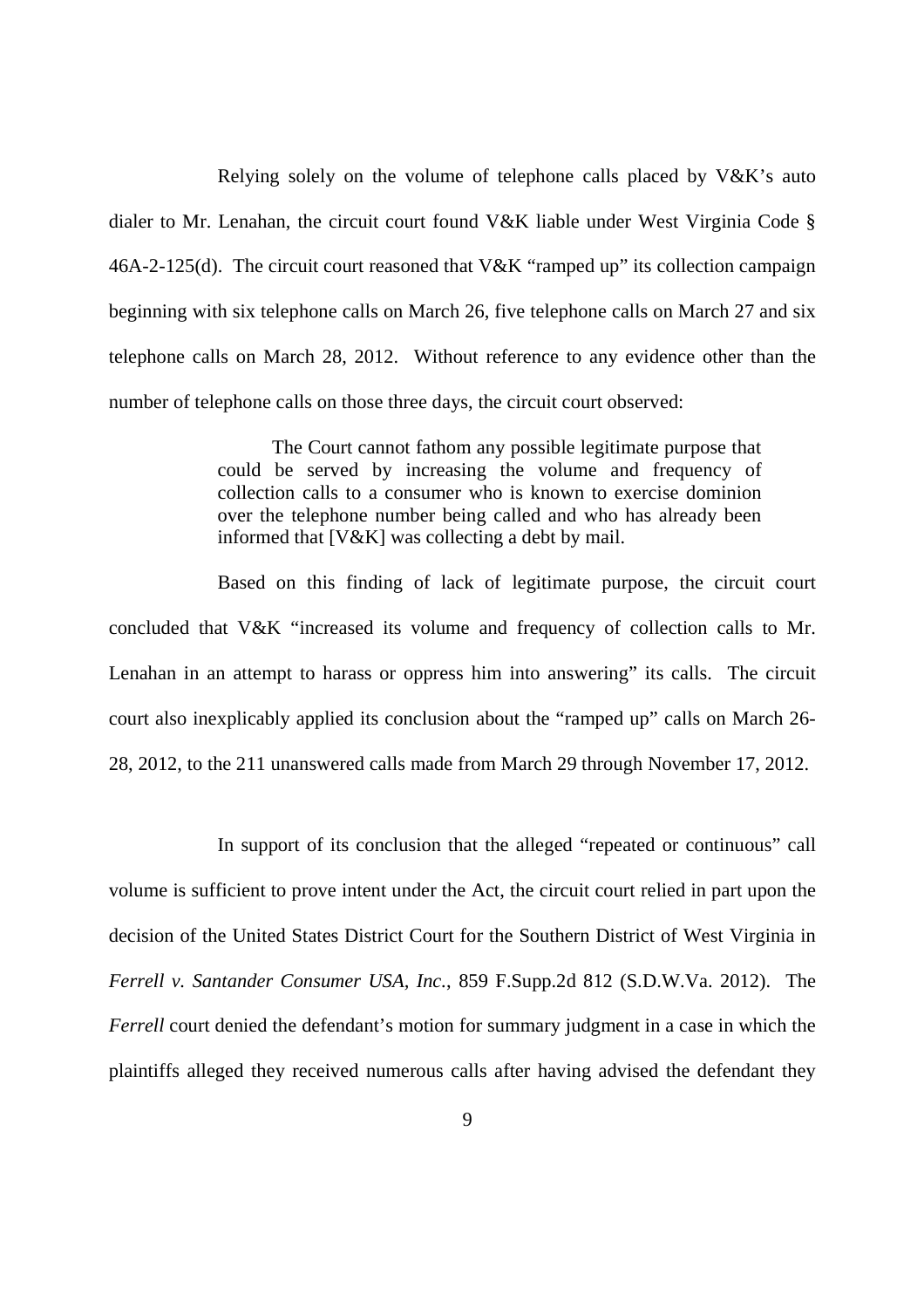had retained counsel regarding a debt owed. *Ferrell*, 859 F.Supp.2d at 816-17. In support of its motion for summary judgment on plaintiff's claims under West Virginia Code § 46A-2-125(d), the defendant contended that there was no evidence that the telephone calls were unreasonably oppressive or abusive or that the telephone calls were placed with intent to annoy, abuse, oppress or threaten. *Id.* at 816. The *Ferrell* court denied the motion and found that there was sufficient evidence to allow a jury to consider the claim.

 Petitioner urges this Court instead to rely upon the decision of the United States District Court for the Southern District of West Virginia in *Bourne v. Mapother & Mapother, P.S.C*., 998 F.Supp.2d 495 (S.D.W.Va. 2014). In *Bourne*, the district court granted summary judgment to a defendant where there were no facts in the record to support a finding of intent to annoy, abuse, oppress or threaten. *Id.* at 502-03. The defendant law firm hired to collect debts was mistakenly calling the plaintiff regarding a debt owed by the plaintiff's aunt. *Id.* at 499. Coincidentally, the plaintiff also owed a debt being pursued by the law firm. *Id.* Plaintiff never answered the law firm's calls about his aunt's debt, which were placed by the law firm's auto dialer that did not leave messages. *Id.* 

 Analyzing other cases in the Southern District of West Virginia denying summary judgment on claims under West Virginia Code § 46A-2-125(d), the *Bourne*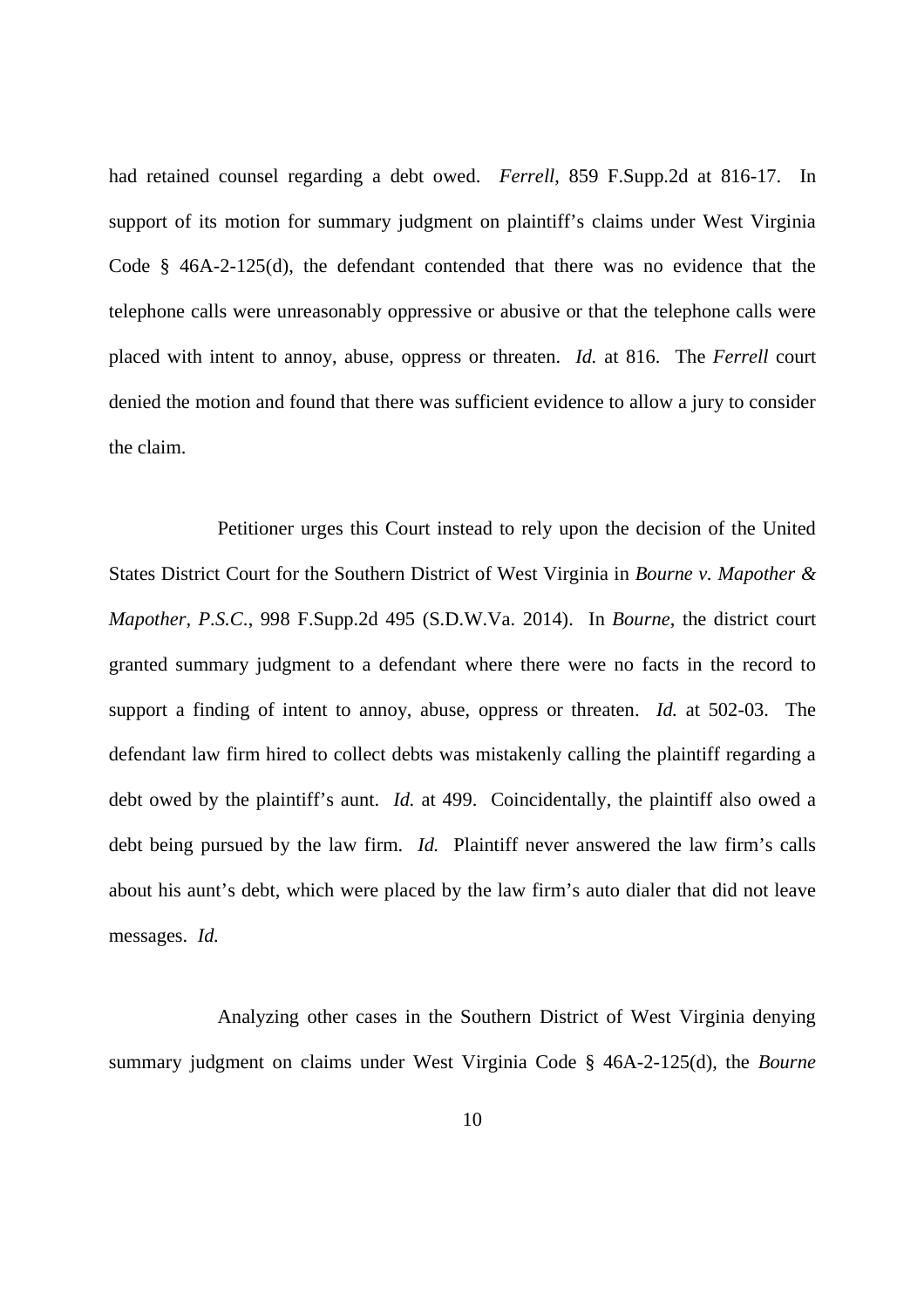court observed that the cases "involved many more telephone calls *and* other evidence which suggested abuse." *Bourne*, 998 F.Supp.2d at 502 (emphasis added). For example, the court noted a denial of a motion for summary judgment in *Duncan v. J.P. Morgan*  Chase Bank, N.A., 2011 WL 5359698 (S.D.W.Va. 2011) based not only on the volume of telephone calls, but also on evidence that abusive language was used in at least one of the phone calls. *Id.* at 502-03. The *Bourne* court concluded that "[e]ven accepting that twenty-seven phone calls over the course of eight months at normal times of the day could be considered causing the telephone to ring 'repeatedly or continuously' – a proposition that is highly doubtful – plaintiff has failed to establish that [defendant] intended to annoy, abuse, oppress or threaten plaintiff or anyone else." *Id.* In other words, despite the fact that the unanswered calls might suffice to establish the requirement of being placed "repeatedly or continuously," the phone calls alone were not sufficient as a matter of law to establish intent to annoy, abuse, oppress or threaten in that case. *Id.* 

 The *Bourne* court further noted that several other courts interpreting 15 U.S.C. § 1692d(5),  $9$  the provision of the "FDCPA" nearly identical to West Virginia

-

(continued . . .)

 $9$  This provision of the FDCPA states: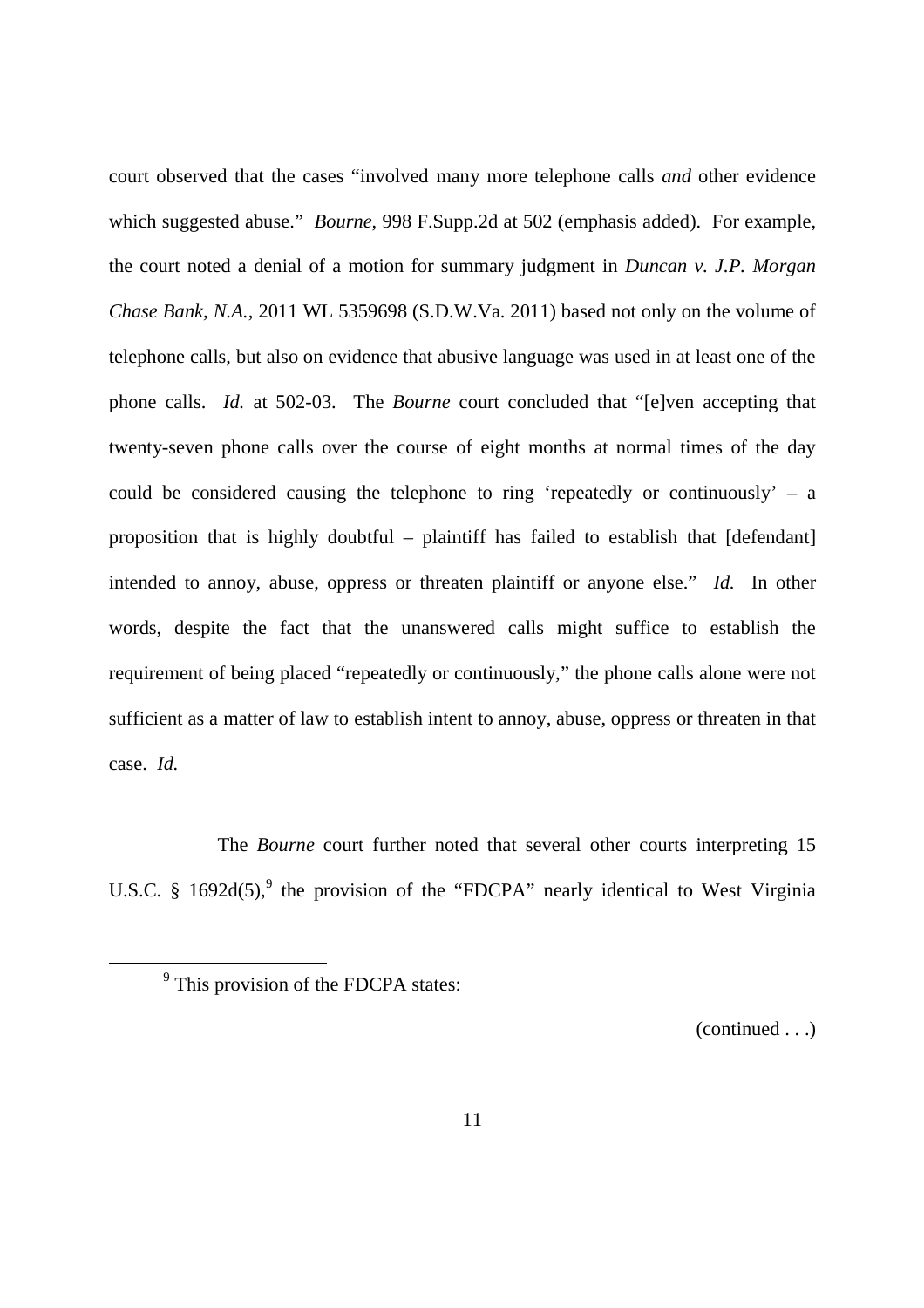Code §46A-2-125(d), have also found that call volume alone absent evidence of other abusive conduct is insufficient to sustain a claim:

> Finally, the cases interpreting the analogous FDCPA  provision—*cases which plaintiff encouraged this court to consult—are even more supportive of defendants' summary judgment motion. These cases generally go as far as asserting that even daily phone calls, without other abusive conduct are insufficient to raise a triable issue of fact for the jury*. *See Saltzman v. I.C. Sys., Inc.*, No. 09–10096, 2009 WL 3190359, at \*7 (E.D. Mich. Sept. 30, 2009) ("[A] debt collector does not necessarily engage in harassment by placing one or two unanswered calls a day in an unsuccessful effort to reach the debtor, if this effort is unaccompanied by any oppressive conduct such as threatening messages."); *Arteaga v. Asset Acceptance, LLC*, 733 F.Supp.2d 1218, 1229 (E.D. Cal. 2010) (finding that "daily" or "nearly daily" phone calls alone fail to raise an issue of fact for a jury to determine whether the conduct violates § 1692d and § 1692(d)(5)); *Tucker v. CBE*

> A debt collector may not engage in any conduct the natural consequence of which is to harass, oppress, or abuse any person in connection with the collection of a debt. Without limiting the general application of the foregoing, the following conduct is a violation of this section: . . . .

> > \*\*\*

 (5) Causing a telephone to ring or engaging any person in telephone conversation repeatedly or continuously with intent to annoy, abuse, or harass any person at the called number.

15 U.S.C. § 1692d (2012).

 $\overline{a}$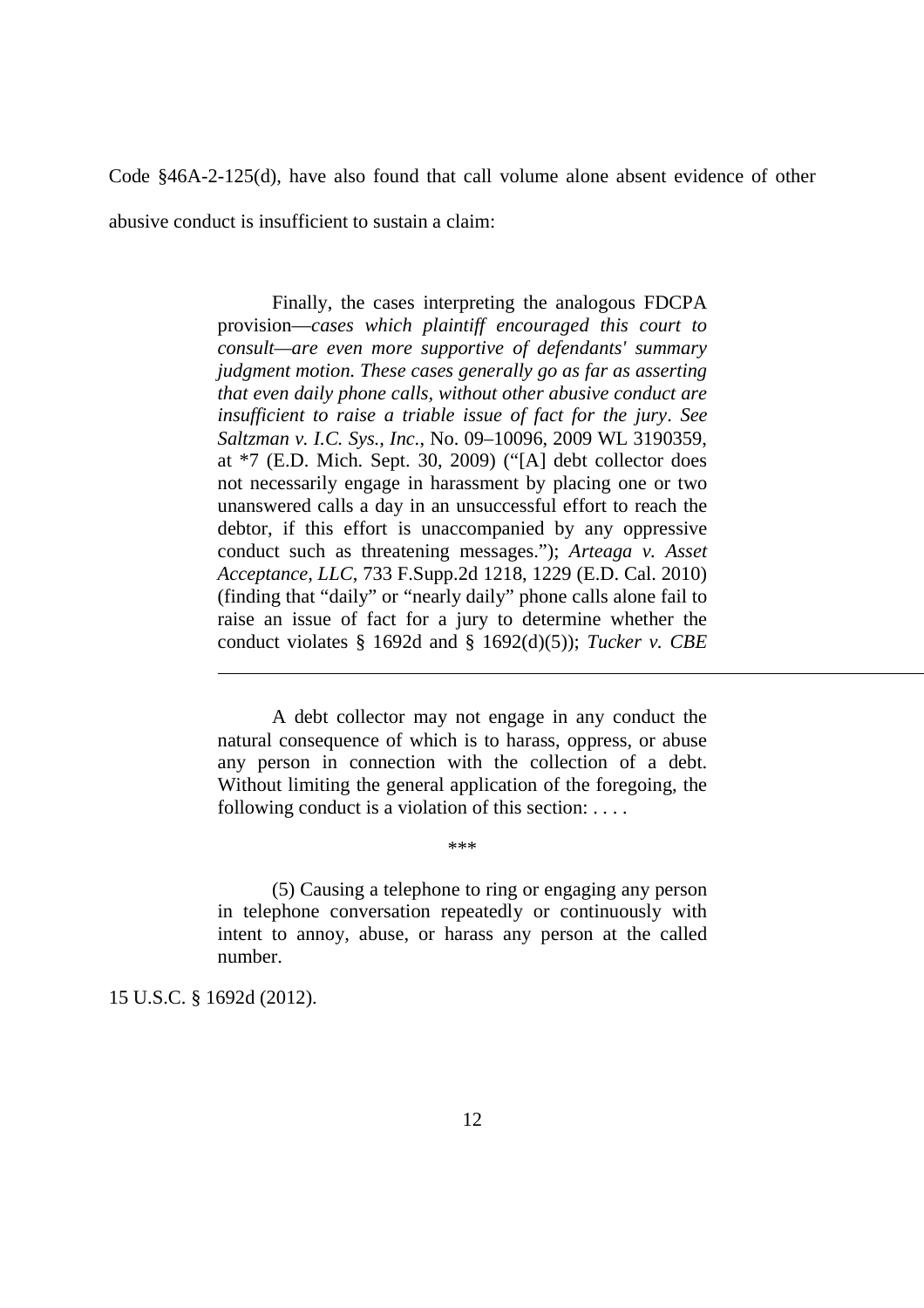*Grp., Inc.*, 710 F.Supp.2d 1301, 1305 (M.D. Fla. 2010) (noting that despite 57 calls over a 20–day period being "somewhat high," the conduct still did not violate §  $1692(d)(5)$  as a matter of law where defendant left six messages, made no more than seven calls in a single day, and did not call back the same day after leaving a message);  *Durthaler v. Accounts Receivable Mgmt., Inc.*, 854 F.Supp.2d 485 (S.D. Ohio 2012) (finding no FDCPA violation even though debt collector made 30 calls to debtor's phone numbers, one of which was made after the debt collector was informed that the number did not belong to the debtor, and two calls to debtor's roommate in 73 day period); *Katz v. Capital One*, No. 1:09–cv–1059, 2010 WL 1039850 (E.D. Va. March 18, 2010) (15–17 calls, not more than two in a day and not at inconvenient times, after debtor notified debt collector of attorney representation did not violate the FDCPA).

*Bourne*, 998 F.Supp.2d at 503 (emphasis added). As another district court has noted:

 A remarkable volume of telephone calls is permissible under FDCPA jurisprudence. *See VanHorn v. Genpact Servs., LLC*, No. 09–1047–CV–S–GAF, 2011 WL 4565477, at \*1 (W.D. Mo. Feb. 14, 2011) (finding 114 calls in a four-month period did not violate the FDCPA); *Carman v. CBE Grp., Inc.*, 782 F.Supp.2d 1223, 1232 (D. Kan. 2011) (granting summary judgment in favor of a defendant who placed 149 telephone calls to the plaintiff during a two-month period);  *Clingaman v. Certegy Payment Recovery Servs.*, No. H–10– 2483, 2011 WL 2078629, at \*5 (S.D. Tex. May 26, 2011) (granting summary judgment for a defendant who placed 55 phone calls over three and one-half months).

 *Zortman v. J.C. Christensen & Assoc., Inc.*, 870 F.Supp.2d 694, 707 (D. Minn. 2012).

Clearly, the weight of federal authority requires some evidence of intent to establish

liability under the federal equivalent to West Virginia Code § 46A-2-125(d).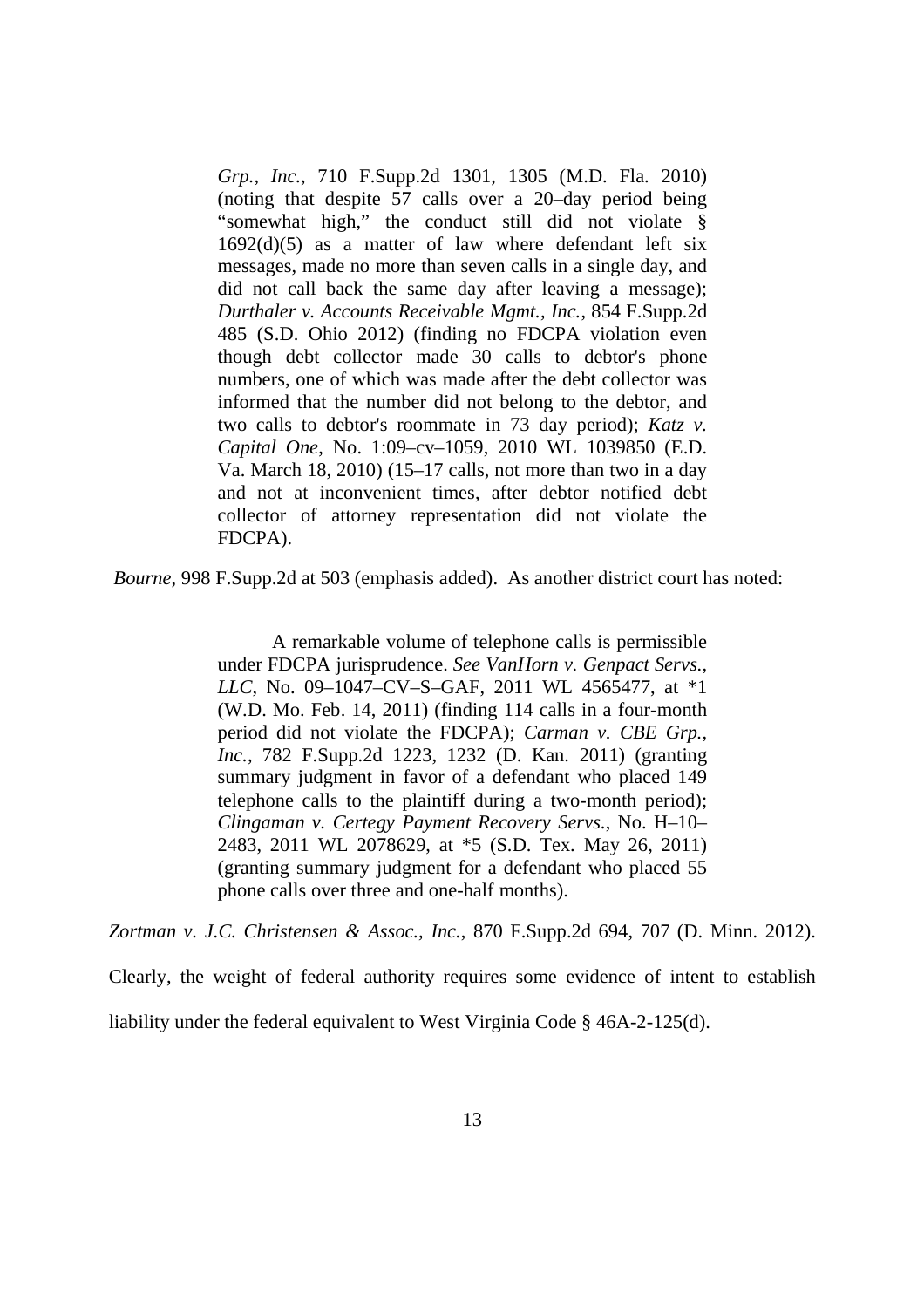We agree with the reasoning of these federal courts interpreting a nearly identical statute. Despite the fact that the district court in *Bourne* stated that "the requisite intent to annoy, abuse, oppress, or threaten can be established by the volume of telephone calls or the nature of the telephone conversations,"10 the *Bourne* court ruled that the volume of unanswered calls in that case did not establish intent in violation of West Virginia Code § 46A-2-125(d). We similarly find that the volume of unanswered calls in this case does not establish intent in violation of West Virginia Code § 46A-2 125(d). Rather than answer any one of the 211 calls made by V&K in compliance with federal law over eight months, Mr. Lenahan remained silent and never informed V&K of the simple fact that he disputed the debt. Accordingly, we find that the circuit court erred as a matter of law in finding that V&K violated West Virginia Code § 46A-2-125(d).

 The circuit court gave no apparent consideration to the unrefuted evidence in the record of V&K's intent in placing the auto dialer calls to Mr. Lenahan. Mr. Lenahan acknowledged in his testimony that he had received a letter advising him of V&K's attempt to collect the ADT debt. According to the trial testimony of Ms. Diaz, V&K continued to call Mr. Lenahan in an effort to collect the debt:

 <sup>10</sup>*Bourne*, 998 F.Supp2d*.* at 502.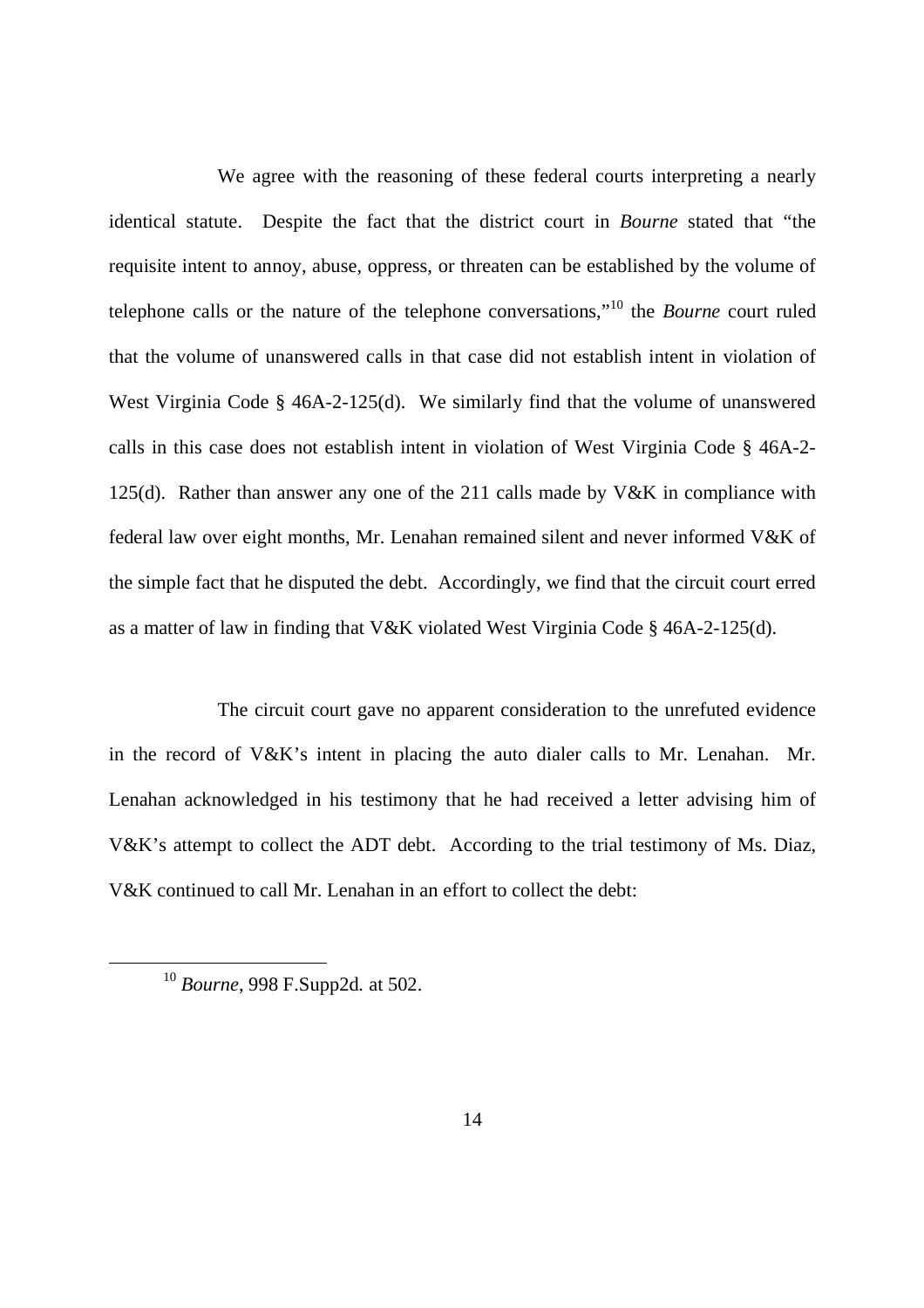. . . . This telephone number [of Mr. Lenahan] was provided by our client in question that we were attempting to collect money owed to a third-party collection agency.

 We received the telephone contacts, we attempted to make the telephone calls with no communication, we attempted to reach out to the consumer, your client, in an attempt to collect a debt, and we were never ever told otherwise. We did not have communication advising do not call this number, do not telephone me at this inconvenient or harassing time or any of that nature so, therefore, the attempted telephone calls continued to make contact.

 Similarly, the circuit court made no mention of the unrefuted testimony of Ms. Diaz regarding V&K's procedures to assure that its auto dialer placed calls within established limits as to time and volume in compliance with applicable laws. The record is devoid of any evidence contradicting V&K's stated intention to collect a debt. The calls continued because Mr. Lenahan never answered the telephone calls and never informed V&K that he contested the debt.

 Rather, the circuit court made an inference of intent to "harass or oppress" based upon its own inability to "fathom any possible legitimate purpose" for V&K's auto collection effort than it placed in the first two weeks. The circuit court surmised that after a certain amount of unanswered calls, a reasonable debt collector should know that the consumer does not want to be contacted. However, the circuit court's inference was based entirely on the volume of calls and no other evidence. Moreover, the circuit court overlooked entirely the unrefuted evidence of V&K's intent to collect the debt. dialer placing more calls over a three-day period in the third week of its eight-month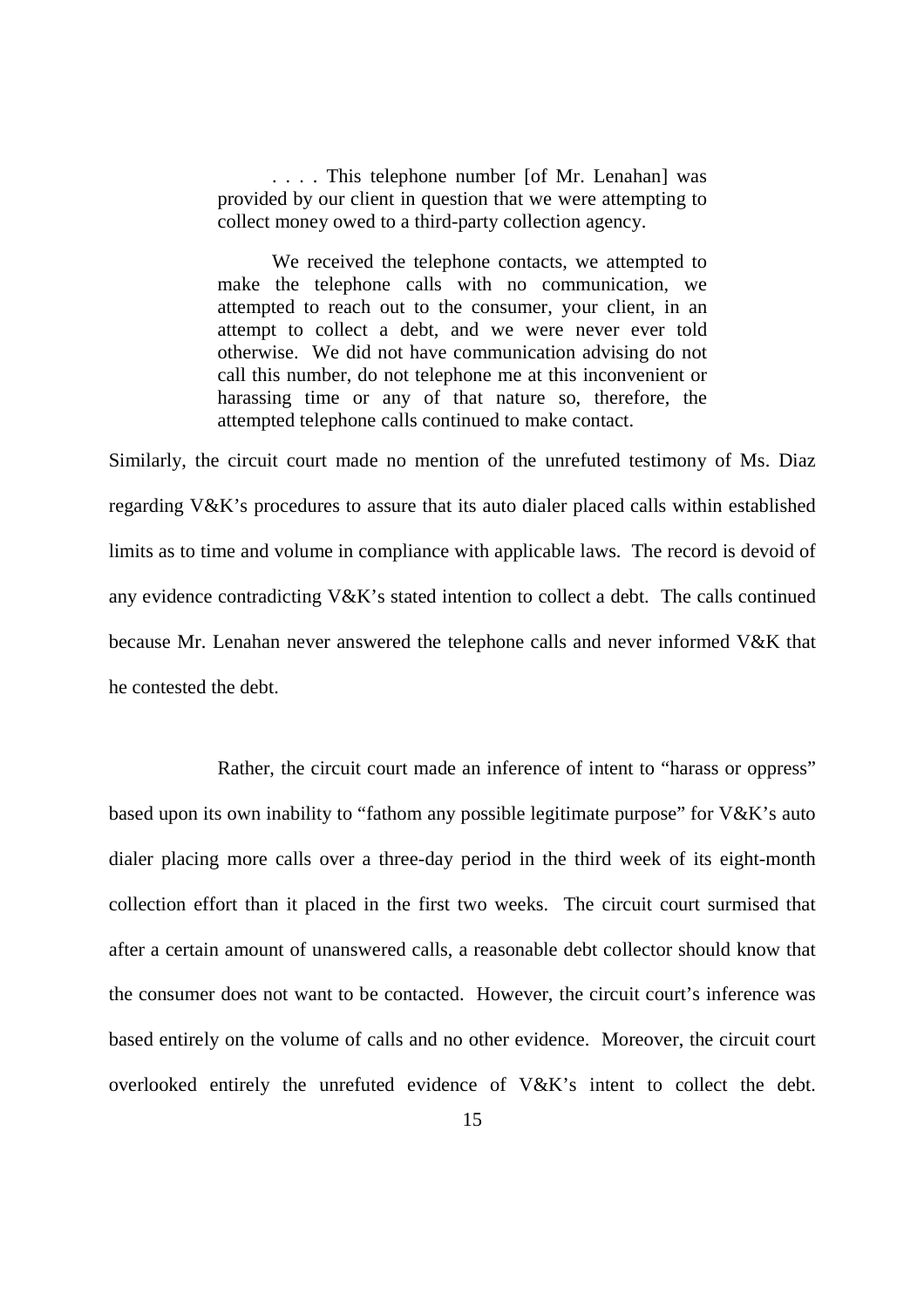Accordingly, the circuit court's ruling is deficient as a matter of law. Some evidence of V&K's intent to annoy, abuse, oppress or threaten Mr. Lenahan is necessary in order to find liability under West Virginia Code § 46A-2-125(d).

 In addition, we note that inquiring into the "legitimate purpose" for placing debt collection telephone calls, and then drawing a negative inference when no legitimate purpose is found, inappropriately relieves the plaintiff of his burden of proof. Relying upon the circuit court's approach, the plaintiff had no burden of proof other than to "perceive" a "ramp up" in the telephone calls, requiring V&K to rebut that perception by justifying the placement of the auto dialer calls. The plain language of West Virginia Code § 46A-2-125(d) does not support this approach; it is the plaintiff's burden to prove intent to annoy, abuse, oppress or threaten.

 We further note that Mr. Lenahan's silence alone was insufficient to have imputed knowledge to V&K that it should discontinue the auto dialer calls. Like the ill- advised analysis of whether V&K had a "legitimate purpose" for placing auto dialer calls, it is likewise erroneous as a matter of law to impose a duty on a debt collector to discontinue debt collection efforts based solely on the fact that the consumer does not want to be contacted after a certain period of time that is subjectively known only to the consumer. consumer.<br>16